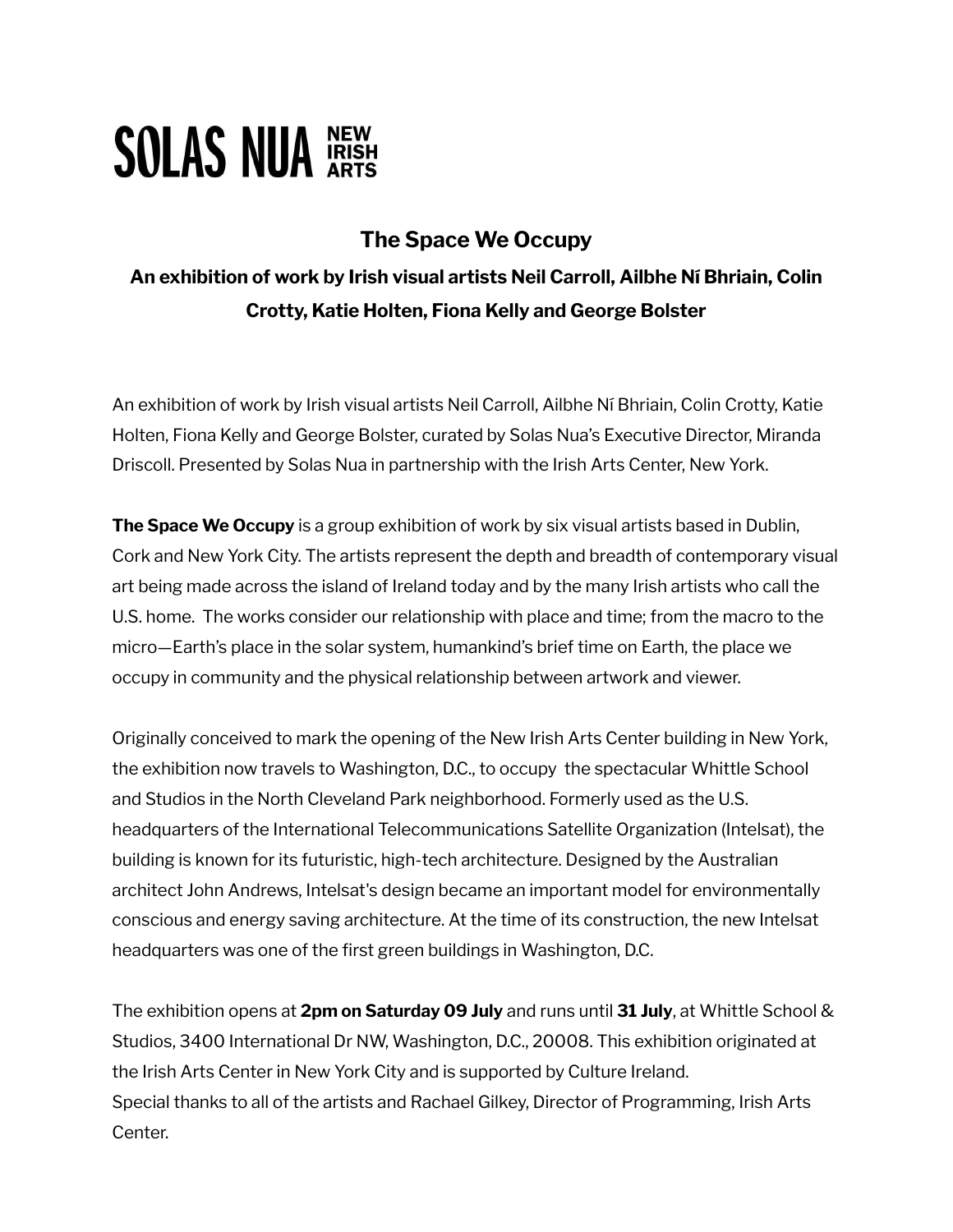#### **ABOUT THE ARTISTS**

#### Ailbhe Ní Bhriain

Ailbhe Ní Bhriain works with film, photography and installation to conjure scenarios of dreamlike hybridity. She received her MA from the Royal College of Art in London and was awarded a PhD by practice from Kingston University, UK. Her work has shown widely internationally, with exhibitions at RHA, Dublin; Broad Museum, Michigan; Whitechapel Gallery, London; Paris Photo; Hammer Museum, LA; and Reina Sofia Museum, Madrid among others. Ní Bhriain is represented by Domobaal Gallery, London and public collections of her work include Trinity College, Dublin, Office of Public Works, Ireland, The Arts Council of Ireland, and Crawford Art Gallery, Cork.

#### Colin Crotty

Colin Crotty lives and works in Dublin. He studied an MA in Fine Art at Chelsea College of Art, London and a BA Honours Fine Art, MTU Crawford College of Art & Design. Recent exhibitions include Biennial in Painting, Meštrović Pavillion, Zagreb, Croatia (2021); 100 Years of Change, Glucksman Gallery, Cork, (2021); Moving Spaces, Glucksman Gallery, Cork, (2020); RAUM Galerie, Dusseldorf, Germany (2019); Oonagh Young Gallery, Dublin (2018); Matthias Erngtes Galerie, Düsseldorf, Germany (2017); Sirius Arts Centre, Cork (2016); DROP Beyond Boundaries, Goodman Arts Centre, Singapore (2017); PERIPHERIES, Soul-Beating, Co. Wexford (2017); TULCA Festival of Visual Arts (2015). Recent awards include Art Council Bursary Award (2019); Culture Ireland Travel Award (2019); RHA residency award, Dublin (2016). Public collections include Arts Council of Ireland, Trinity College Dublin Art Collection, University College Cork Art Collection and Office Public Works, Ireland.

#### Fiona Kelly

Fiona Kelly is based in Cork and is currently the inaugural Artist in Residence at GannonEco, A Waste Repurposing Plant in the Irish Midlands, funded by the Arts Council of Ireland (2021). Kelly's work has been widely exhibited, most recently in New Perspectives. Acquisitions 2011–2020, National Gallery of Ireland; Overburden (Solo) Triskel Arts Centre, IE; Land of Some Other Order, Lavit Gallery, Cork, IE; Visions of Half-Light, Sirius Arts Centre, Cobh, IE; Mouth of a Shark, Edinburgh Printmakers Gallery, Scotland. UK; Field Study, The Auxiliary, UK; The Dirt that Measures All Our Time, (Solo) Mermaid Arts Centre, IE; Sustainable Futures, Sirius Arts Centre, IE; The Great Heap, (Solo) Leitrim Sculpture Centre & The Luan Gallery, IE; I Went to the Woods, the artist as wanderer, GLUCKSMAN Gallery, IE.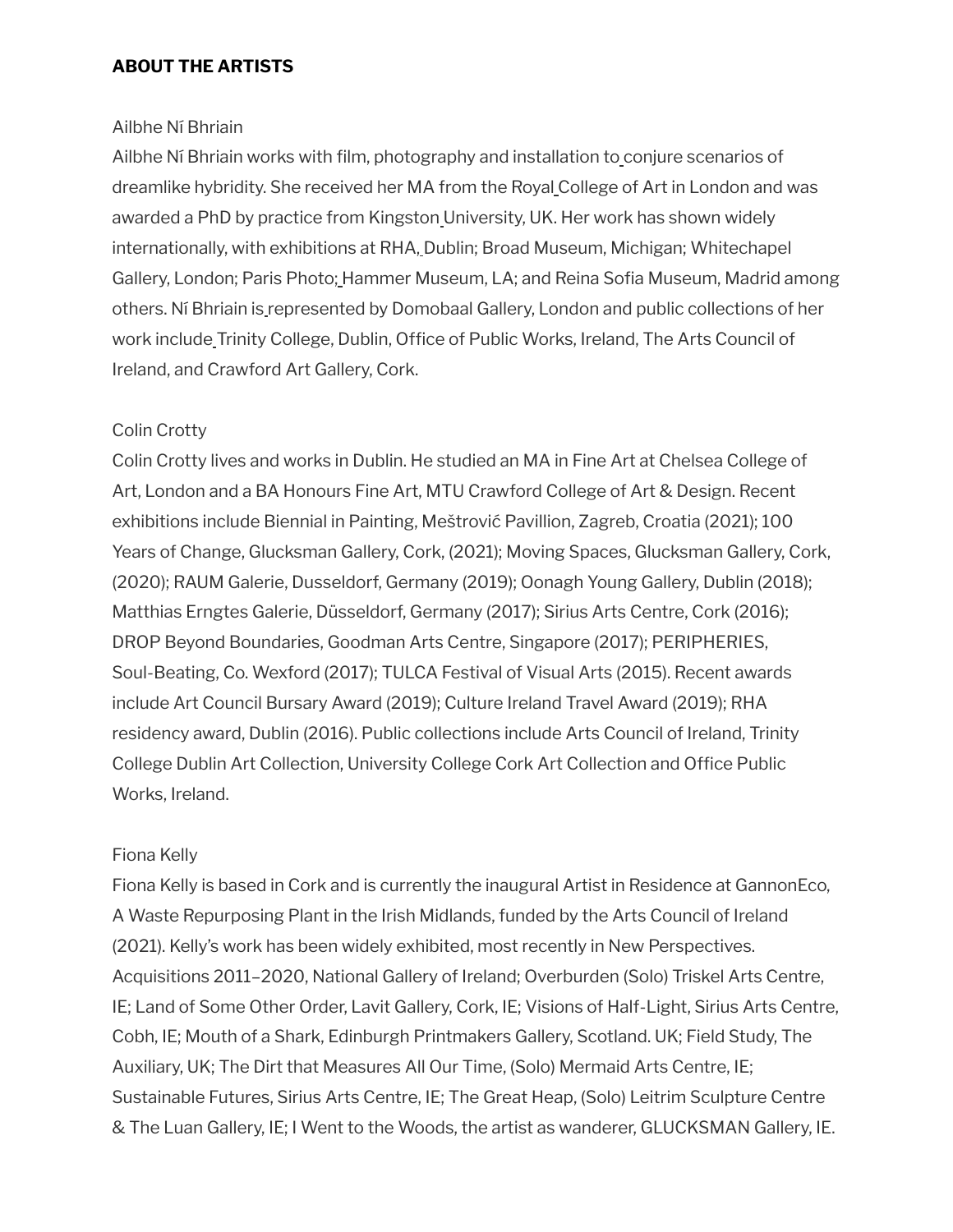Recent notable accomplishments include the acquisition of her work by the Crawford Art Gallery for the National Collection of Ireland and appointment as Assistant Lecturer at MTU Crawford College of Art & Design. She is currently creating work for a solo exhibition at the Sirius Art Centre, Cork, in 2022.

#### George Bolster

George Bolster has exhibited in numerous museums and galleries in Europe, America, Korea and Canada. Select solo shows include *Tearing at the Fabric of Your Reality*, Ulterior Gallery, NYC; *You Are Made of Stardust*, Solstice Arts Centre, Navan, Meath; *Tatooine: Sci-Fi Becoming Fact*, Sirius Arts Centre, Cork; and *sociodesic: a space for the three great loves*, Galway Art Centre (2010). Group exhibitions include: *Traveling to the End*, MMCA, Seoul, Korea (2019); *Music +Maker*, Solstice Arts Centre, Navan (2019); *Making Contact: SETI Artists in Residence*, New Museum Los Gatos, California, USA (2016); *Et si on s'était trompé?*, Centre Culturel Irlandais, Paris, France (2015); *Tulca: seachange*, Galway (2015); */seconds*, Sharjah Art Foundation, Sharjah, United Arab Emirates (2014); These Days: Elegies for Modern Times, Mass MoCA, Massachusetts, USA (2009). Bolster is the recipient of residencies including: Centre Cultural Irlandais, Paris, France (2019); Elizabeth Foundation for The Arts, New York, USA (2017); and the Robert Rauschenberg Residency, Captiva, Florida, USA (2013).

#### Katie Holten

Katie Holten is an artist and environmental activist. Holten represented Ireland at the 50th Venice Biennale. Her work has been exhibited in museums internationally, including solo exhibitions at the Contemporary Art Museum St. Louis, New Orleans Museum of Art, Bronx Museum, Nevada Museum of Art, and Dublin City Gallery The Hugh Lane. Holten has conceived major public commissions including TREE MUSEUM (2009-2010) for New York City's Grand Concourse commissioned by the NYC Parks Department, the Bronx Museum and Wave Hill. Interested in exploring possibilities for multispecies storytelling and creating a way for humans to rethink their place in the Anthropocene, Holten made a Tree Alphabet and the book About Trees (Broken Dimanche Press, 2015). During lockdown she made a new Irish Tree Alphabet (Visual Carlow, 2020) and is currently developing an Explorer's Guide to the Irish Tree Alphabet to share with schools across Ireland.

#### Neil Carroll

Neil Carroll, based in Dublin, received a MFA from the Ruskin School of Art, Oxford University (June 2016) and a BFA from the National College of Art and Design in Dublin (2010), achieving Distinction in both. In 2020, he exhibited his first institutional solo show at